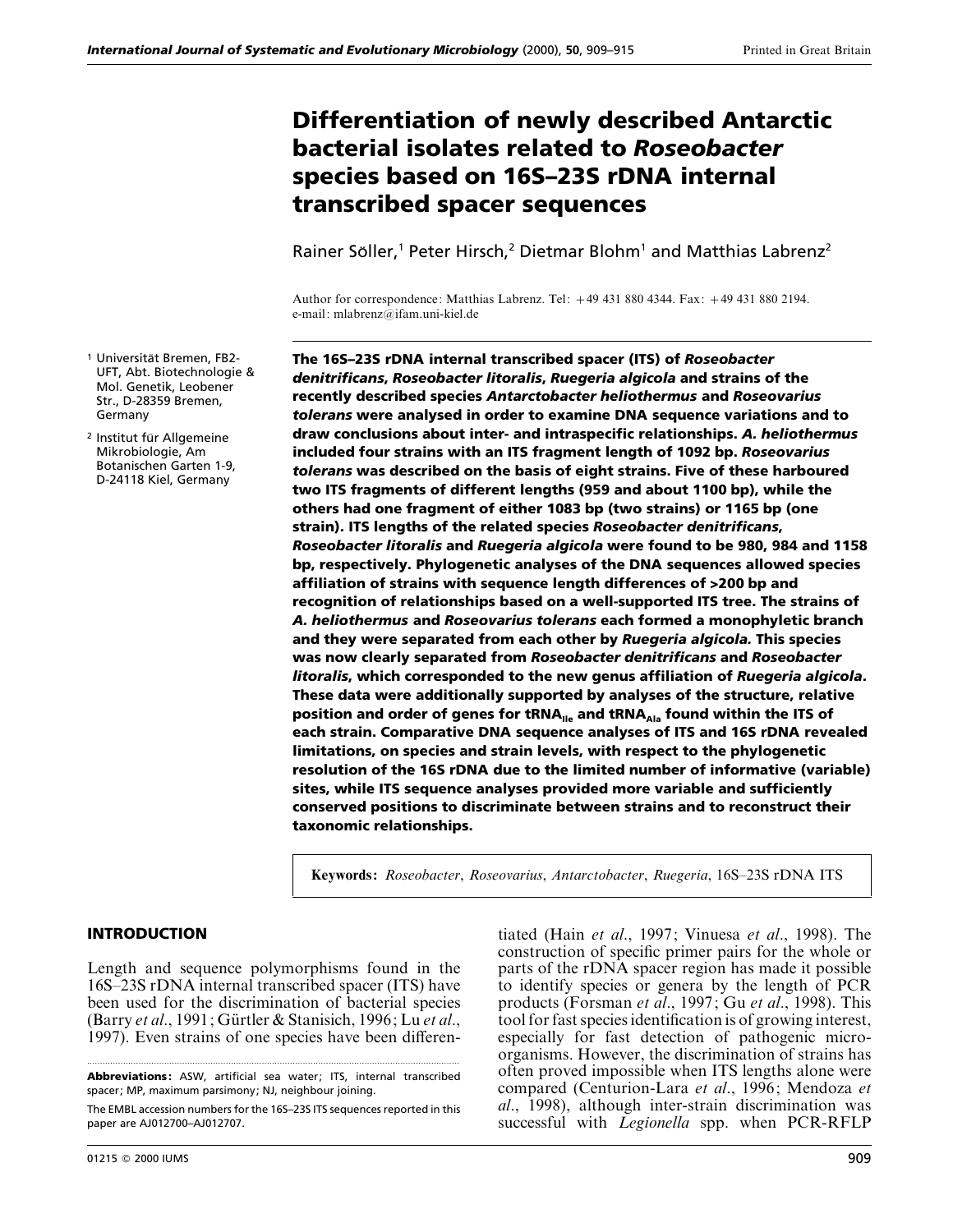analysis of ITS sequences was applied (Riffard *et al*., 1998). Resolution of species and strains was achieved more precisely with DNA sequence analyses of the ITS (Leblond-Bourget *et al*., 1996; Yoon *et al*., 1997, 1998; Roth *et al*., 1998). In comparison with a discrimination of strains by PCR-RFLP, an alignment of orthologous ITS sequences yields the exact length of PCR products and would also allow the estimation of pairwise evolutionary distances, the resolution of interstrain relationships and the fine-tuning of phylogenetic trees derived from 16S rDNA.

*Antarctobacter heliothermus* (Labrenz *et al*., 1998) was recently described on the basis of four strains with nearly identical morphological and physiological characteristics, while *Roseovarius tolerans* (Labrenz *et al*., 1999) comprised eight strains with different colony colours, variable bacteriochlorophyll *a* content and other minor phenotypic heterogeneities. However, 16S rDNA sequence analysis, DNA–DNA hybridizations and very homogeneous chemotaxonomic data suggested the affiliation of all eight strains of *Roseovarius* with one species (Labrenz *et al*., 1999).

This study was aimed at the differentiation of strains of the genera and species of *A*. *heliothermus*, *Roseovarius tolerans* and other closely related representatives of the *Roseobacter* group belonging to the α-*Proteobacteria*. In order to gain additional support for the affiliation of strains of both new genera, their 16S–23S ribosomal ITS was analysed for length of PCR products, DNA sequence variability and structural features of tRNA genes. Also, their relationships to *Ruegeria algicola* (Uchino *et al*., 1998), originally described as *Roseobacter algicola* (Lafay *et al*., 1995), *Roseobacter litoralis* and *Roseobacter denitrificans* needed to be clarified with these methods. The ITS-derived affiliation was furthermore compared with the phylogenetic relationships reconstructed from the 16S rDNA sequence comparison.

# **METHODS**

**Bacterial strains and culture conditions.** The following cultures were used: *Roseobacter denitrificans* (DSM 7001T), *Roseobacter litoralis* (DSM 6996T), *Ruegeria algicola* (DSM 10251T), *Antarctobacter heliothermus* strains EL-219T  $(=DSM 11445^{\mathrm{T}})$ , EL-165 ( $=DSM 11440$ ), EL-54 and EL-185 and *Roseovarius tolerans* strains  $EL-172<sup>T</sup>$  (=DSM 11457T), EL-222 (¯DSM 11463), EL-52, EL-78, EL-83, EL-90, EL-164 and EL-171. All strains were cultivated at 20 °C in oligotrophic medium PYGV prepared with  $25\%$  artificial sea water (or with  $40\%$  artificial sea water for EL-83 and EL-54) as described previously (Labrenz *et al*., 1998, 1999).

**DNA extraction.** Wet cells (200 mg) were suspended in 1 ml saline EDTA (150 mM NaCl, 100 mM EDTA, pH 8) and centrifuged and the pellet was resuspended in 1 ml proteinase K buffer (0 $0.01$  M Tris/HCl, 0 $0.005$  M EDTA, 0 $50\%$  SDS, pH 7<sup>-8</sup>). Cell lysis and DNA extraction were achieved by adding 15 µl proteinase K (20 mg ml<sup>-1</sup>) and 5.5 µl 22.7% (w/v) SDS and incubating at 55 °C for 1 h. Next, 55  $\mu$ l  $22.7\%$  SDS and 40 µl 5 M NaCl were added, followed by phenol extraction and ethanol precipitation.

**PCR amplification and direct DNA sequencing of the 16S–23S rDNA ITS.**Amplification of the ITS was performed according to Scheinert *et al*. (1996) in a reaction volume of 50 µl, which contained 150–250 ng genomic DNA, 50 pmol each of primers 5'-AAGTCGTAACAAGGTARC-3' (region 3 on the basis of the criteria given by Gürtler  $\&$  Stanisich, 1996; positions 1492-1509 of 16S rDNA) and 5'-GGTTBCCCCATTCRG-3' (region 6; Gürtler & Stanisich, 1996; positions 115–130 of 23S rDNA), 0.2 mM each of dATP, dCTP, dGTP and dTTP (Boehringer Mannheim), 1 U *Taq* polymerase (Appligene) and the recommended PCR buffer ( $10 \times$  concentrated, Appligene). The reaction mixture was covered with 40 µl Chill out wax (MJ Research). Nucleotide positions for the primers are according to the *Escherichia coli* numbering for the respective ribosomal genes of the *rrnB* operon (Brosius *et al*., 1981), and primers were manufactured by Pharmacia.

Thermal cycling (Mastercycler 5330; Eppendorf) was started hot (heated to 94 °C, cooled to 82 °C after 5 min, held until polymerase addition), followed by 24 cycles of 94 °C denaturation (30 s), 48 °C annealing (30 s) and 72 °C elongation (20 s). The final 72 °C elongation step was prolonged for 7 min and terminated by cooling to 4 °C. PCR products were analysed with a  $0.8\%$  (w/v) agarose gel (analytical grade, Promega) in TBE buffer (Sambrook *et al*., 1989). PCR products were excised from the agarose gel and recovered using the QiaEx kit (Qiagen) according to the manufacturer's instructions, except that, for improved recovery, DNA was eluted twice at 50 °C with 40  $\mu$ l 1 mM Tris/HCl, pH 8.0. In order to allow rapid strain discrimination, only the shortest PCR product was prepared in those cases where two PCR bands were amplified, as with strain  $EL-172<sup>T</sup>$ . The amount of eluted DNA was estimated visually after running 1/10 of the recovered volume on a  $1\%$  (w/v) agarose gel and comparing band intensities to a DNA mass ladder (Gibco-BRL).

**DNA sequence analyses.** DNA sequencing reactions were set up using the PRISM Ready Reaction dye deoxy terminator Ampli*Taq* FS kit (PE-Applied Biosystems) for direct PCR fragment sequencing according to the manufacturer's recommendations, except that the total reaction volume was reduced to 10 µl, which contained the eluted DNA (200 ng), the sequencing primer  $(2.5 \text{ pmol})$ ; one of the PCR primers or a specific internal primer) and 2 µl of the Ready Reaction mix including Ampli*Taq* FS polymerase. Cycle sequencing was done on a Trio-Block thermal cycler (Biometra) with 25 cycles of 96 °C for 15 s, 50 °C for 15 s (but varying between 45 and 60 °C, depending on the primer melting points) and 60 °C for 4 min. Excess dye terminators were removed by ethanol precipitation. Electrophoretic separation and online analysis of the sequence reactions were performed on an ABI 377 automated sequencer running a  $5\%$  (w/v) polyacrylamide gel (Long Ranger; FMC BioProducts).

The use of both PCR primers as sequencing primers resulted in single-stranded sequences of at least 700 bp reading length. The following walking primers were designed to obtain complete double-stranded DNA sequences: (i) forward primer (5'-3'), A. heliothermus CATAAGTGTT-TGGCAATCTCG, *Roseovarius tolerans* and *Roseobacter* species including *Ruegeria algicola* GATTTGCATTCA-GGAGGTCA; (ii) reverse primer (5'-3'), A. heliothermus GCCTTGCAGCGATCCTTTAT, *Roseovarius tolerans* TATCTCTCTAWACGATGTCAA species including *Ruegeria algicola* GTTAGTGTACTTG-ACTTGGAC. DNA sequences were inspected visually using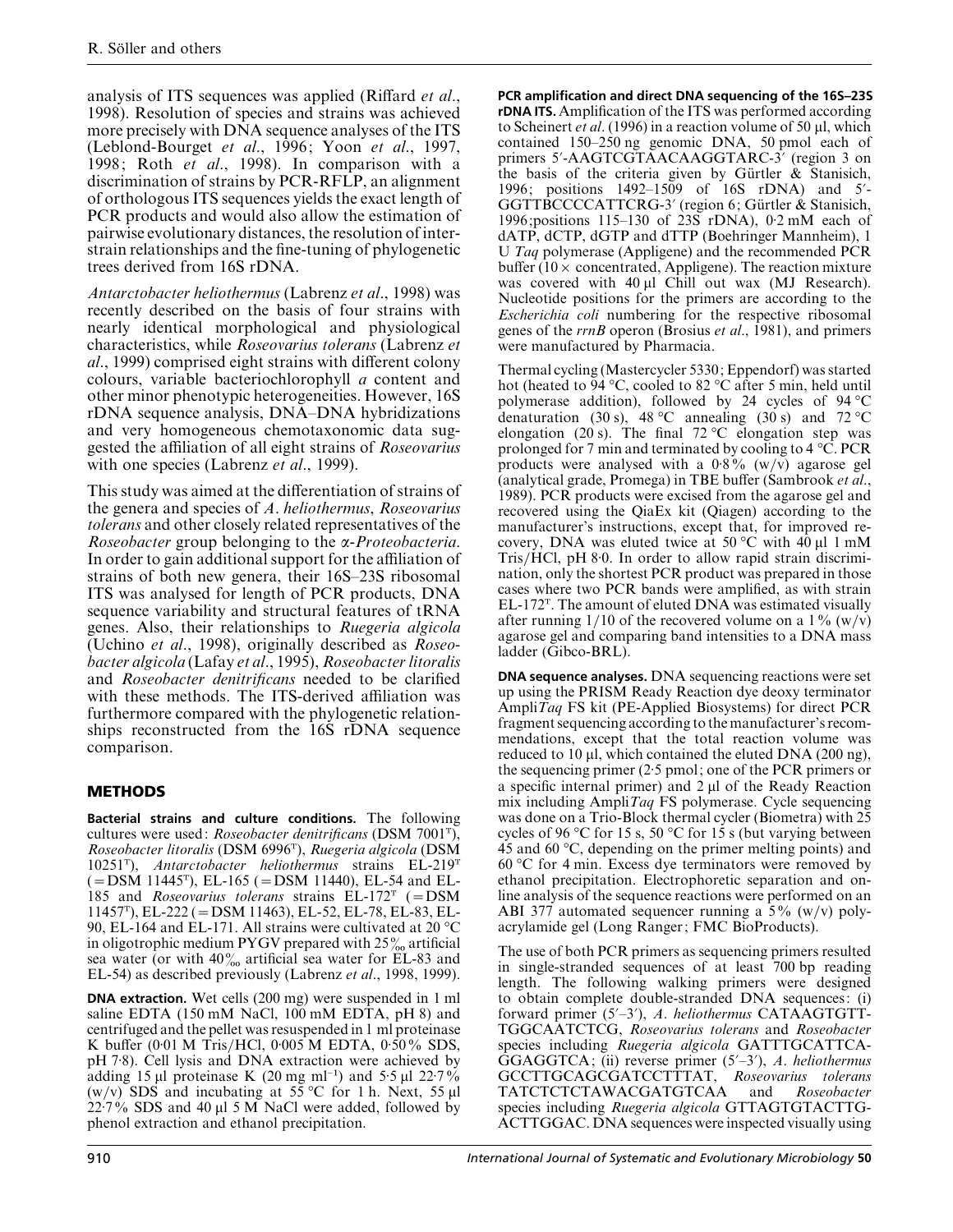the program SEQUENCE NAVIGATOR (PE-Applied Biosystems), ensuring reliable sequence data. DNA sequences were deposited in the EMBL database (for accession numbers see Table 1).

**tRNA genes.** Scanning for tRNA genes in ITS sequences was done with the program tRNAsCAN-SE (version 1.11; Lowe  $\&$ Eddy, 1997), which provided cloverleaf structures of the sequences identified. Phylogenetic analysis of tRNA features was done using common cladistic rules for traditional character analyses (Hennig, 1966).

**Sequence alignment and phylogenetic analyses.** The fulllength ITS sequences were pre-aligned using the option of the program MEGALIGN (Lasergene; DNASTAR) and checked by eye. Sequence statistics and phylogenetic analyses were performed using the program PAUP (test version 4.0d64, with the author's permission; Swofford, 1998) and checked in MEGA (version 1.01; Kumar *et al.*, 1993). Trees were computed either in both programs [neighbour-joining (NJ) trees; Saitou & Nei, 1987] or in PAUP only [maximum parsimony (MP) trees]. The alignment of ITS sequences is available by anonymous FTP from the EMBL FTP server (ftp://ftp.ebi.ac.uk/pub/databases/ embl/align/) under accession number ds36433.

The 16S rRNA gene sequences used for phylogenetic tree construction (Fig. 2b) were received as a sub-alignment from the universal SSU alignment of the ribosomal database (RDP database, Maidak *et al*., 1997), omitting common gaps. Sequences not included in the RDP database were added manually. The final alignment of both ITS and 16S rDNA sequences included the following taxa (accession numbers in parentheses): *A. heliothermus* EL-219<sup>T</sup> (Y11552), *Roseovarius tolerans* EL-172T (Y11551), *Ruegeria algicola* ATCC 51440T (X78315), *Roseobacter denitrificans* ATCC 33942T (M96746) and *Roseobacter litoralis* ATCC 49566T (X78312).

## **RESULTS**

Approximations of ITS lengths were obtained from an agarose gel (Fig. 1). Strain EL-219<sup>T</sup> ( $\sim$  1100 bp) represented the *A*. *heliothermus* strains with equal ITS



*Fig. 1.* Ethidium bromide-stained agarose gel displaying length variations of 16S–23S rDNA ITS PCR fragments. Lanes: 1, *Roseovarius tolerans* EL-164 (~1200 bp), 2, *Roseovarius tolerans* EL-171 (C1100 bp); 3, 1 kb ladder; 4, *Roseovarius tolerans* EL-172<sup>T</sup> ( $\sim$  1000 bp plus  $\sim$  1200 bp); 5, *A. heliothermus* EL-219<sup>T</sup> ( $\sim$  1100 bp); 6, *Roseovarius tolerans* EL-222 ( $\sim$  1100 bp); 7, *Ruegeria algicola* DSM 10218<sup>T</sup> ( $\sim$  1200 bp); 8, 1 kb ladder; 9, *Roseobacter litoralis* DSM 6996<sup>T</sup> (~ 1000 bp); and 10, *Roseobacter denitrificans* DSM 7001<sup>T</sup> ( $\sim$  1000 bp).

lengths. EL-172T and four strains of *Roseovarius tolerans* (EL-52, EL-78, EL-83 and EL-90) had two ITS fragments of different lengths ( $\sim$  1000 bp and  $\sim$  1200 bp), whereas three other *Roseovarius tolerans* strains had one ITS of either  $\sim$  1100 bp (EL-171, EL-222) or  $\sim$  1200 bp (EL-164). The ITS of *Ruegeria*  $algicola$  ( $\sim$  1200 bp), *Roseobacter litoralis* ( $\sim$  1000 bp) and *Roseobacter denitrificans* ( $\sim 1000$  bp) showed lengths similar to those of the two ITS bands of *Roseovarius tolerans*. Thus, a clear species or strain differentiation could not be obtained in this way. More accurate and discriminating ITS lengths were obtained from DNA sequencing (Table 1), including approximately 150 bp of the 16S and 23S rDNA, which revealed only a few differences in nucleotide sequences. Strains EL-171 and EL-222 of *Roseovarius tolerans* were identical with respect to both ITS length and DNA sequence and hence represented one branch in the phylogenetic tree (Fig. 2a).

A search for tRNAs within the ITS resulted in a set of two tRNA genes found in each strain,  $\text{tRNA}_{\text{Ala}}$  and tRNA $_{\text{I1e}}$ . The tRNA $_{\text{I1e}}$  consisted of 77 bp (identical in all strains) and the  $tRNA<sub>Ala</sub>$  was 76 bp. According to  $tRNA$  consensus structure numbering, the length difference between the tRNAs was caused by an additional U in a variable position (20a) of the tRNA<sub>Ile</sub><br>D loop. Structural differences and the relative positions and order of tRNA genes identified are shown in Table 1. Sequence differences in the conserved base-paired positions  $51/63$  and  $52/62$  in the tRNA<sub>Ala</sub> TΨC stem allowed the differentiation of two groups: (i) *Roseobacter denitrificans* and *Roseobacter litoralis* and (ii) *Roseovarius tolerans*, *Ruegeria algicola* and *A*. *heliothermus*. The latter species was separated from the other two species as a single line of descent by an inverse order of the tRNA genes (Table 1). Strains of *Roseovarius tolerans* and *Ruegeria algicola* contained the same set of tRNA genes with respect to structure and order, but in different relative locations with respect to flanking rRNA genes. Considering the tRNA genes only, further discrimination of the *Roseovarius tolerans* strains was not possible (Table 1). All tRNA features described supported individual branches of the ITS tree derived from the phylogenetic analyses of total ITS sequences (Fig. 2a).

The overall presence of a phylogenetic signal within the ITS sequences was demonstrated by a left-skewed distribution (data not shown) of  $10<sup>6</sup>$  randomly sampled trees (parsimony analyses), according to Hillis & Huelsenbeck (1992). Data sets containing phylogenetic signals result in a significantly left-skewed distribution, while those containing random noise result in symmetrical distributions. The g1 statistic is a measure of the skewness of a distribution and critical values of g1 for tree length distributions of data sets containing different taxa, sequence lengths and variabilities are given by Hillis & Huelsenbeck (1992). The calculated value for g1 of  $-1:40$  is considerably less than the 95% and even the 99% critical value (between  $-0.39$  and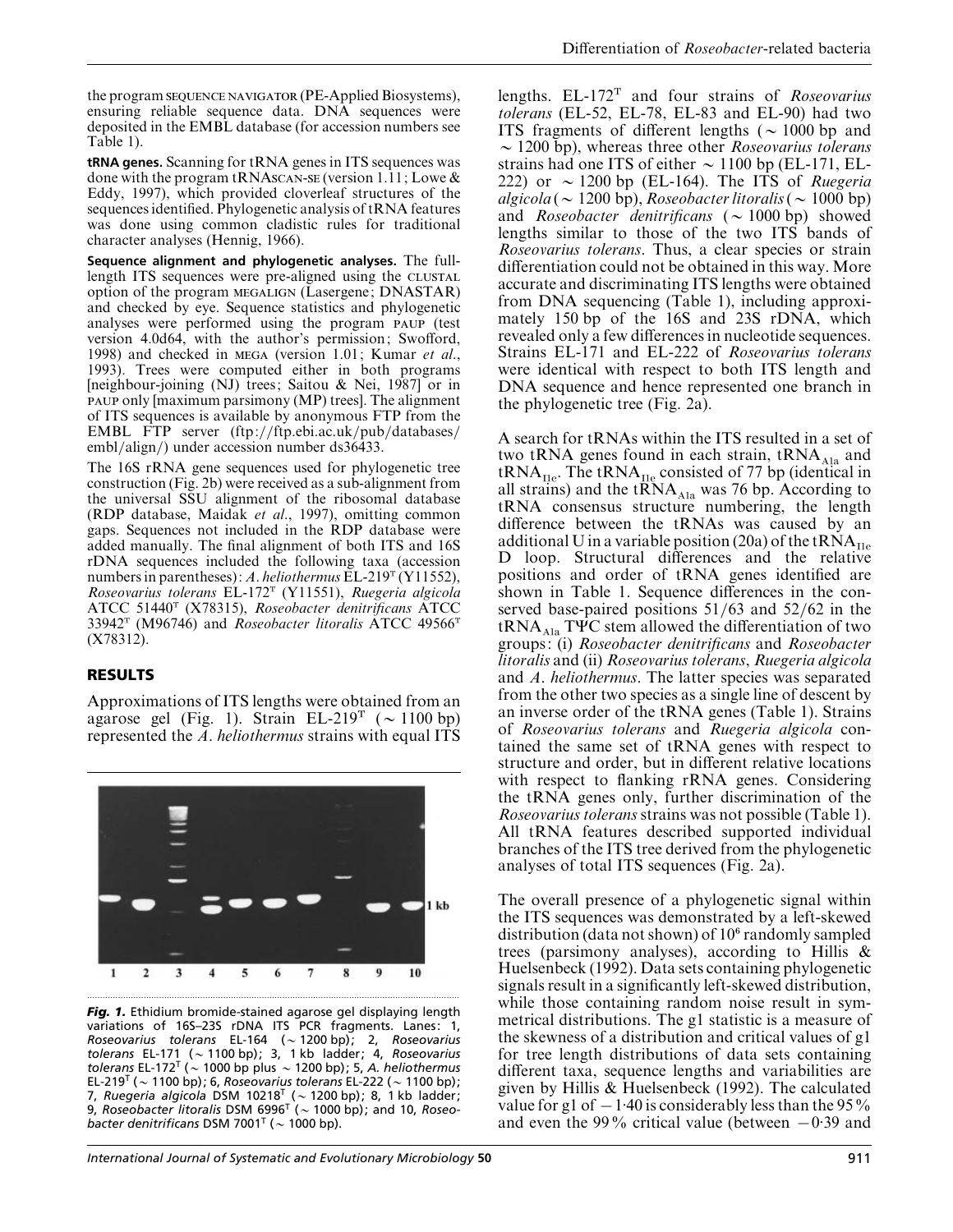#### **Table 1.** Features of 16S-23S rDNA ITS sequences

Sequences include 32 nucleotides from the 3' end of the 16S rDNA and approximately 120 nucleotides from the 5' end of the 23S rDNA.

....................................................................................................................................................................................................................................................................................................

| <b>Species</b>                        | <b>Strain</b>                      | Length (nt) | tDNA <sub>11e</sub><br>location (nt) | tDNA <sub>Ala</sub><br>location (nt) | Base substitution in the $T\psi C$<br>arm of tRNA <sub>Ala</sub> * | Accession<br>number |
|---------------------------------------|------------------------------------|-------------|--------------------------------------|--------------------------------------|--------------------------------------------------------------------|---------------------|
| Roseovarius tolerans                  | EL-164                             | 1165        | $207 - 283$                          | $425 - 500$                          | AGGAGUUCGAUCCUCCU!<br>$>>>>$ <<<<                                  | AJ012701            |
|                                       | EL-171                             | 1083        | $207 - 283$                          | $425 - 500$                          |                                                                    | AJ012702            |
|                                       | $EL-172$ <sup>T</sup> <sup>+</sup> | 959         | $170 - 246$                          | 346-421                              |                                                                    | AJ012700            |
|                                       | EL-222                             | 1083        | $207 - 283$                          | $425 - 500$                          |                                                                    | AJ012703            |
| Ruegeria algicola                     | <b>DSM</b> 10251 <sup>T</sup>      | 1158        | 239-315                              | $492 - 567$                          | AGGAGUUCGAUCCUCCU<br>>>>>. <<<<                                    | AJ012705            |
| A. heliothermus                       | $EL-219$ <sup>T</sup>              | 1092        | $350 - 426$                          | $250 - 325$                          | AGGAGUUCGAUCCUCCU<br>>>>>. <<<<                                    | AJ012704            |
| Roseobacter denitrificans $DSM 7001T$ |                                    | 980         | $243 - 319$                          | 338-413                              | AGCGGUUCGAUCCCGCU<br>>>>>. <<<<                                    | AJ012706            |
| Roseobacter litoralis                 | $DSM$ 6996 <sup>T</sup>            | 984         | $243 - 319$                          | 338-413                              | AGCGGUUCGAUCCCGCU<br>>>>>. <<<<                                    | AJ012707            |

\* Base positions 49–65 according to tRNA consensus numbering; >>, << and dots indicate bases involved in stem–loop structures.

† ITS sequence from lower band (Fig. 1).

‡ Identical in all *Roseovarius tolerans* strains.



*Fig. 2.* Phylogenetic trees reconstructed from ITS (a) and 16S rDNA (b) sequence alignments (1279 and 1278 positions, respectively) using PAUP. Rooting was done using the sequences of *Roseobacter litoralis* and *Roseobacter denitrificans* as a monophyletic outgroup. Bootstrap values (%) obtained from resampling of 1000 replications are indicated above (NJ) and below (MP) branches. NJ trees were calculated using pairwise distances (Table 2); the scale bar indicates base changes. MP trees were based on 390 (ITS) or 60 (16S rDNA) parsimony-informative positions (Branch and Bound search, unweighted). MPT step-length (ITS/16S rDNA) = 1329/187, consistency index = 0.877/0.888. 'Heuristic search' was applied for computation of bootstrap values. Additional support of individual branches (ITS tree only) by tRNA characters is indicated.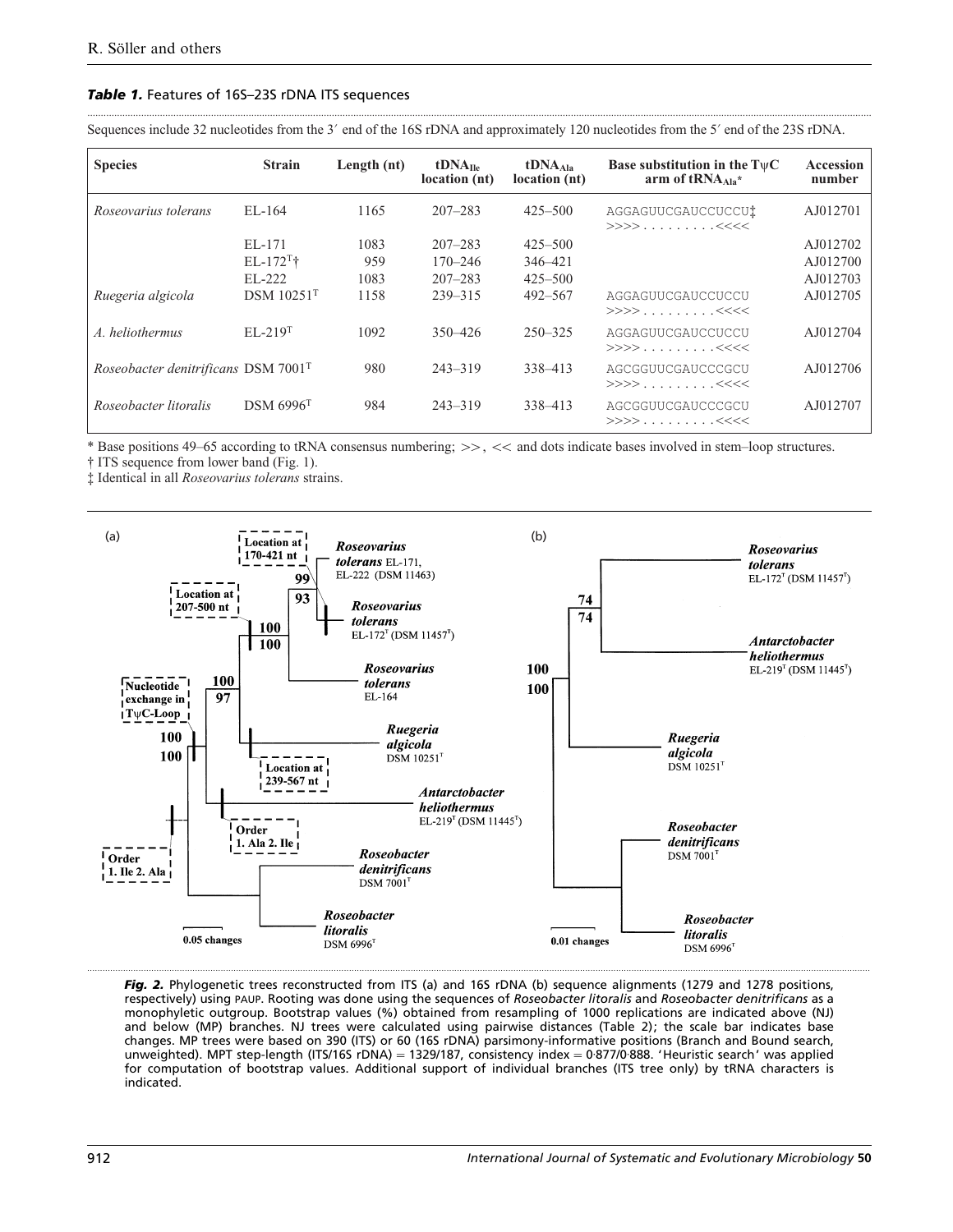#### **Table 2.** Pairwise computed distances between ITS and 16S rRNA gene sequences

Values shown are the percentages of nucleotide positions where the two sequences differ. The sequences compared are those of the ITS (below the diagonal) and 16S rRNA genes (above the diagonal). ND, Not determined.

.....................................................................................................................................................................................................................................

| Taxon                                              |       |       | 3       | 4     | 5     | 6     |      |
|----------------------------------------------------|-------|-------|---------|-------|-------|-------|------|
| 1. Roseovarius tolerans EL-171, EL-222             |       | $0^*$ | $0^*$   | ND.   | ND    | ND.   | ND.  |
| 2. Roseovarius tolerans EL-172 <sup>T</sup>        | 5.10  |       | $0^*$   | 5.51  | 6.50  | 7.30  | 7.33 |
| 3. Roseovarius tolerans EL-164                     | 12.26 | 17.86 |         | ND.   | ND.   | ND.   | ND.  |
| 4. Ruegeria algicola DSM $10251T$                  | 32.33 | 28.46 | 33.64   |       | 6.54  | 5.23  | 4.79 |
| 5. A. heliothermus $EL-219T$                       | 43.22 | 43.78 | 46.75   | 48.12 |       | 6.81  | 6.28 |
| 6. Roseobacter denitrificans DSM 7001 <sup>T</sup> | 40.91 | 40.98 | 41.62   | 47.79 | 48.94 |       | 2.09 |
| 7. Roseobacter litoralis DSM 6996 <sup>T</sup>     | 36.24 | 35.32 | $37-47$ | 40.11 | 46:50 | 19.24 |      |

\* The 16S rRNA genes of *Roseovarius tolerans* non-type strains were partially sequenced (approx. 800 bp) and revealed 100% identity to *Roseovarius tolerans* EL-172T (Labrenz *et al*., 1999).

 $-0.49$  for seven taxa and 250–500 parsimonyinformative characters). This suggests that the ITS sequence alignment contains a significant phylogenetic signal.

Genetic distances of both ITS and 16S rDNA sequences are shown in Table 2. Pairwise computed distances of ITS sequences were approximately 5- to 9 fold larger than 16S rDNA distances. Phylogenetic trees reconstructed from ITS sequences using the neighbour-joining (NJ) or maximum-parsimony (MP) methods are shown in Fig.  $2(a)$ . The two tree reconstruction methods resulted in trees of identical topologies and were supported by high bootstrap values. Individual branches of the trees were additionally supported by the results of the comparative structural analysis and relative gene positions of tRNAs within the ITS (Table 1), as indicated on the phylogenetic tree (Fig. 2a). The fact that the two tree reconstruction methods produced identical trees indicated that the phylogenetic relationships presented here were probably not affected by the program algorithms applied. The species, as well as most strains, were clearly separated and strains of a species clustered together. All strains of *Roseovarius tolerans* formed a monophyletic branch separated from *A*. *heliothermus* EL-219T by *Ruegeria algicola*. However, this did not agree with the tree reconstructed from 16S rDNA sequences (Fig. 2b).

Again, the two phylogenetic trees reconstructed from 16S rDNA sequences using the NJ and MP algorithms showed consistent topologies (Fig. 2b), contradicting the close relationship of *Ruegeria algicola* and *Roseovarius tolerans* suggested by the ITS tree. Instead, *Roseovarius tolerans* and *A*. *heliothermus* appeared as sibling species, but less well supported by bootstrapping than the ITS tree.

# **DISCUSSION**

ITS length differences of about 200 bp were detected between EL-164 and the lower band of *Roseovarius*

*tolerans* EL-172T. Species- and even strain-level relationships were consistently resolved in a phylogenetic analysis of the ITS sequences independently of the method of tree construction (NJ or MP). The positions of individual branches were strongly supported by bootstrap values and by structural peculiarities of tRNA genes. Differences found between strains of *Roseovarius tolerans* in the relative position of tRNAs corresponded to phenotypic heterogeneities. Previous studies have revealed strong resemblances between the strains with respect to chemotaxonomical, biochemical and physiological data (Labrenz *et al*., 1999), but also a few minor heterogeneities. However, no further correlations between ITS sequence data and phenotypic heterogeneities could be found.

Compared with the position and clustering of the genera *Antarctobacter* and *Roseovarius* in the 16S rDNA tree of Labrenz *et al*. (1998) and a corresponding sub-tree including only the strains of this present study (Fig. 2b), a better-supported resolution of relationships based on ITS sequences is shown in Fig. 2(a). In contrast, phylogenetic trees obtained from the 16S rRNA alignment were less well supported by bootstrap values (Fig. 2b), especially if one considers relationships within the cluster formed by *Ruegeria algicola*, *Roseovarius* and *Antarctobacter*. A questionable reliability was already apparent from the clearly poor g1 value (g1 =  $-0.622$ ). While critical values for five taxa and 60 parsimony-informative characters range between  $-0.\overline{7}8$  and  $-0.93$  (Hillis & Huelsenbeck, 1992), g1 values from data that are significantly more structured than random should be more negative. This was probably due to the strikingly smaller sequence distances compared with the ITS sequences (Table 2). Greater distances would be needed for reliable resolution of interspecific and interstrain relationships in phylogenetic reconstructions. Consequently, the strongly supported relationship of *Roseovarius* and *Ruegeria algicola* in the ITS tree (Fig. 2a, bootstrap values 100 or 97%) was more probable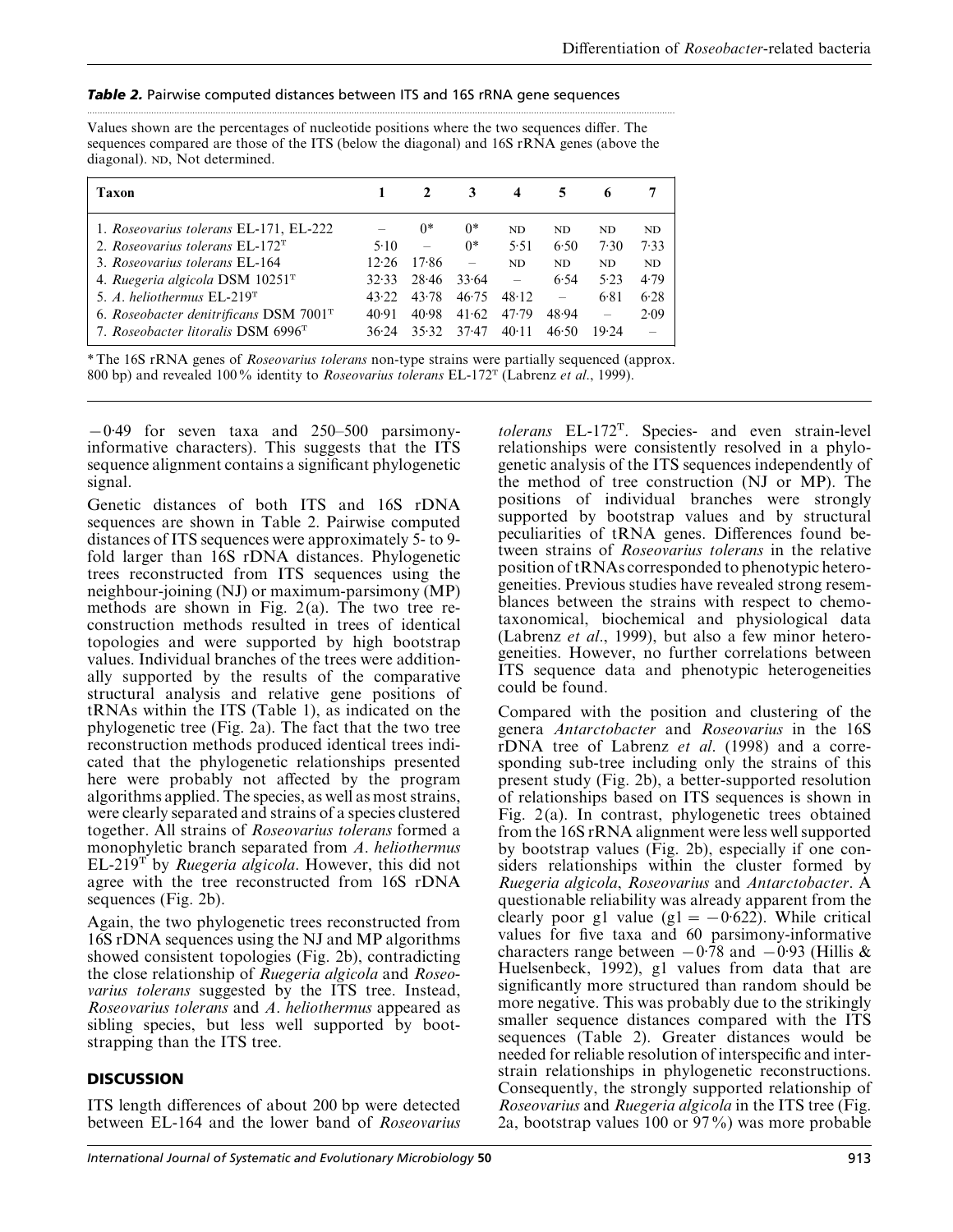than the less well supported relationship of *Roseovarius* and *Antarctobacter* in the 16S rDNA tree (Fig. 2b, bootstrap value  $74\%$ ). This conclusion was additionally supported by the inverse order of tRNA genes in the ITS of *A*. *heliothermus* (Fig. 2b), separating it from *Ruegeria algicola* and *Roseovarius tolerans*. The separation of *Ruegeria algicola* from the outgroup *Roseobacter denitrificans* and *Roseobacter litoralis* was strongly supported by sequence differences in the conserved stem of the TΨC arm.

Thus, although the ITS and 16S rDNA trees do not agree concerning the phylogenetic relationships of *Ruegeria algicola*, the ITS tree presented here is in good agreement with the 16S rDNA tree of Labrenz *et al*. (1998), which included more species. Similarly, the addition of more ITS sequences from isolates in the phylogenetic vicinity of *Ruegeria algicola* would lead to a more profound view. The use of further chemotaxonomic data is recommended in order to gain additional support.

Generally, the presence of multiple rDNA operons in certain species (Hain *et al*., 1997) may cause problems in a rapid ITS analysis when PCR fragments are sequenced directly. In these cases, a preparation of only the smallest ITS band would give enough information for well-supported phylogenetic relationships, as was shown with *Roseovarius tolerans* EL-172T (Fig. 2a). However, the analysis of multiple ITS sequences of one strain could complicate resolution of inter-strain relationships, as was reported for two *Bacillus subtilis* strains (Nagpal *et al*., 1998).

In conclusion, the application of rapid, direct ITS sequence analyses and reconstruction of phylogenetic relationships (which were reported here for a particular group of the α-*Proteobacteria*) has become increasingly important when focusing on the species level of biodiversity. Small subunit rDNA analyses (prokaryotes and eukaryotes) or mitochondrial sequence analysis (eukaryotes) would not cope with the demand for the phylogenetic resolution that is needed to describe the notable inter- and intraspecific biodiversity that is expected (Pace, 1997; Stork, 1997).

# **ACKNOWLEDGEMENTS**

This work was supported by grants from the Deutsche Forschungsgemeinschaft to P.H. (Hi 68/25-1 to -3).

## **REFERENCES**

**Barry, T., Colleran, G., Glennon, M., Dunican, L. K. & Gannon, F. (1991).** The 16S/23S ribosomal spacer region as a target for DNA probes to identify eubacteria. *PCR Methods Appl* **1**, 51–56.

**Brosius, J., Dull, T. J., Sleeter, D. D. & Noller, H. F. (1981).** Gene organization and primary structure of a ribosomal RNA operon from *Escherichia coli*. *J Mol Biol* **148**, 107–127.

**Centurion-Lara, A., Castro, C., van Voorhis, W. C. & Lukehart, S. A. (1996).** Two 16S-23S ribosomal DNA intergenic regions in different *Treponema pallidum* subspecies contain *tRNA* genes. *FEMS Microbiol Lett* **143**, 235–240.

**Forsman, P., Tilsala-Timisja\$rvi, A. & Alatossava, T. (1997).** Identification of staphylococcal and streptococcal causes of bovine mastitis using 16S–23S rRNA spacer regions. *Microbiology* **143**, 3491–3500.

**Gu, X. X., Rossau, R., Jannes, G., Ballard, R., Laga, M. & Van Dyck, E. (1998).** The *rrs* (16S)–*rrl* (23S) ribosomal intergenic spacer region as a target for the detection of *Haemophilus ducreyi* by a heminested-PCR assay. *Microbiology* **144**, 1013–1019.

**Gu\$rtler, V. & Stanisich, V. A. (1996).** New approaches to typing and identification of bacteria using the 16S–23S rDNA spacer region. *Microbiology* **142**, 3–16.

**Hain, T., Ward-Rainey, N., Kroppenstedt, R. M., Stackebrandt, E. & Rainey, F. A. (1997).** Discrimination of *Streptomyces albidoflavus* strains based on the size and number of 16S-23S ribosomal DNA intergenic spacers. *Int J Syst Bacteriol* **47**, 202–206.

**Hennig, W. (1966).** *Phylogenetic Systematics*. Urbana, IL: University of Illinois Press.

**Hillis, D. M. & Huelsenbeck, J. P. (1992).** Signal, noise, and reliability in molecular phylogenetic analyses. *J Hered* **83**, 189–195.

Kumar, S., Tamura, K. & Nei, M. (1993). MEGA: Molecular evolutionary genetics analyses, version 1.01. Pennsylvania State University, University Park, PA, USA.

**Labrenz, M., Collins, M. D., Lawson, P. A., Tindall, B. J., Braker, G. & Hirsch, P. (1998).** *Antarctobacter heliothermus* gen. nov., sp. nov., a budding bacterium from hypersaline and heliothermal Ekho Lake. *Int J Syst Bacteriol* **48**, 1363–1372.

**Labrenz, M., Collins, M. D., Lawson, P. A., Tindall, B. J., Schumann, P. & Hirsch, P. (1999).** *Roseovarius tolerans* gen. nov., sp. nov., a budding bacterium with variable bacteriochlorophyll *a* production from hypersaline Ekho Lake. *Int J Syst Bacteriol* **49**, 137–147.

**Lafay, B., Ruimy, R., Rausch de Traubenberg, C., Breittmayer, V., Gauthier, M. J. & Christen, R. (1995).** *Roseobacter algicola* sp. nov., a new marine bacterium isolated from the phycosphere of the toxin-producing dinoflagellate *Prorocentrum lima*.*Int J Syst Bacteriol* **45**, 290–296.

**Leblond-Bourget, N., Philippe, H., Mangin, I. & Decaris, B. (1996).** 16S rRNA and 16S to 23S internal transcribed spacer sequence analyses reveal inter- and intraspecific *Bifidobacterium* phylogeny. *Int J Syst Bacteriol* **46**, 102–111.

**Lowe, T. M. & Eddy, S. R. (1997).** tRNAscan-SE: a program for improved detection of transfer RNA genes in genomic sequence. *Nucleic Acids Res* **25**, 955–964.

**Lu, W., Evans, E. H., McColl, S. M. & Saunders, V. A. (1997).** Identification of cyanobacteria by polymorphisms of PCRamplified ribosomal DNA spacer region. *FEMS Microbiol Lett* **153**, 141–149.

**Maidak, B. L., Olsen, G. J., Larsen, N., Overbeek, R., McCaughey, M. J. & Woese, C. R. (1997).** The RDP (Ribosomal Database Project). *Nucleic Acids Res* **25**, 109–111.

**Mendoza, M., Meugnier, H., Bes, M., Etienne, J. & Freney, J. (1998).** Identification of the *Staphylococcus* species by 16S–23S rDNA intergenic spacer PCR analysis. *Int J Syst Bacteriol* **48**, 1049–1055.

**Nagpal, M. L., Fox, K. F. & Fox, A. (1998).** Utility of 16S-23S rRNA spacer region methodology: how similar are interspace regions within a genome and between strains for closely related organisms ? *J Microbiol Methods* **33**, 211–219.